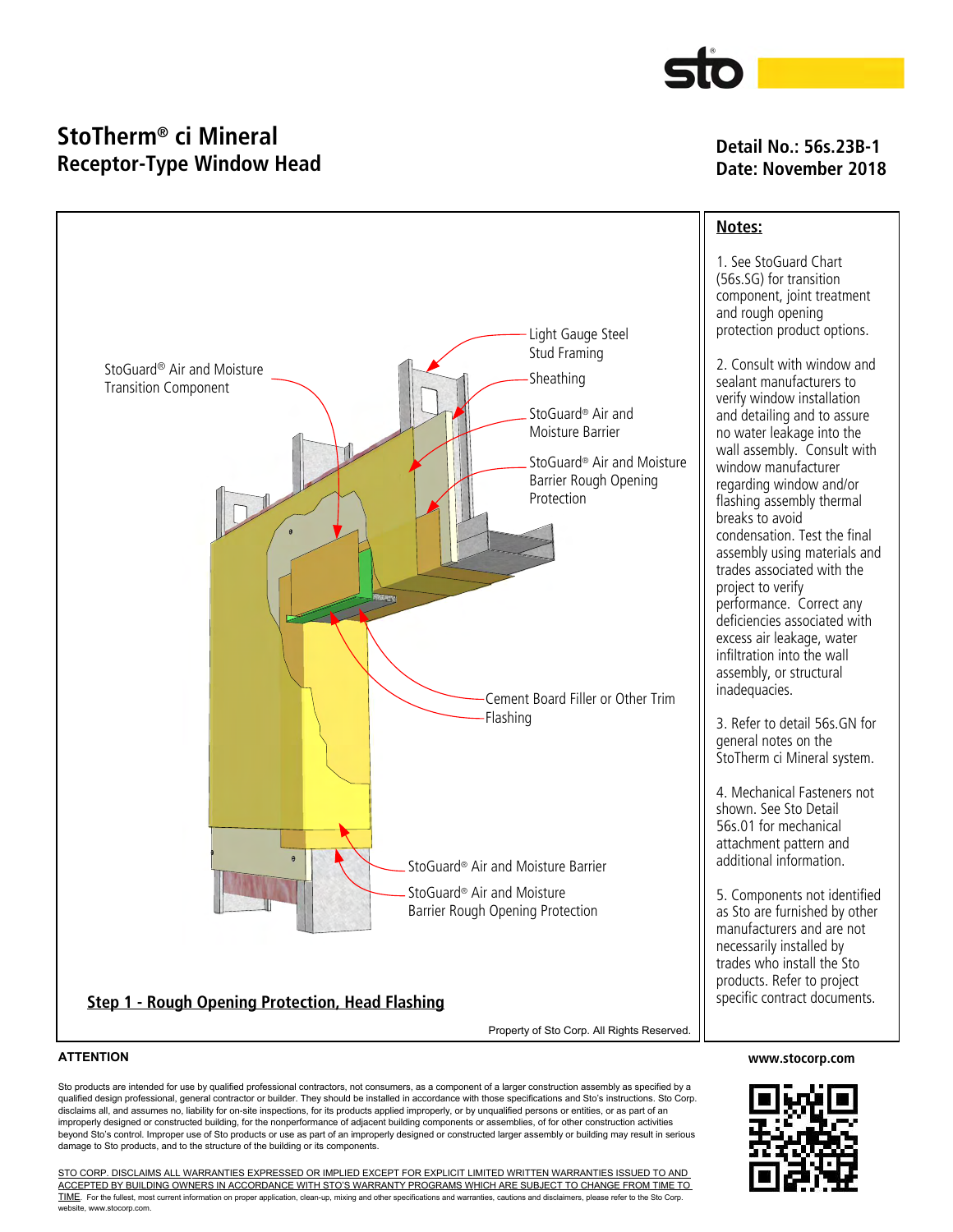

## **StoTherm® ci Mineral Receptor-Type Window Head**

### **Detail No.: 56s.23B-2 Date: November 2018**



### **ATTENTION**

Sto products are intended for use by qualified professional contractors, not consumers, as a component of a larger construction assembly as specified by a qualified design professional, general contractor or builder. They should be installed in accordance with those specifications and Sto's instructions. Sto Corp. disclaims all, and assumes no, liability for on-site inspections, for its products applied improperly, or by unqualified persons or entities, or as part of an improperly designed or constructed building, for the nonperformance of adjacent building components or assemblies, of for other construction activities beyond Sto's control. Improper use of Sto products or use as part of an improperly designed or constructed larger assembly or building may result in serious damage to Sto products, and to the structure of the building or its components.

STO CORP. DISCLAIMS ALL WARRANTIES EXPRESSED OR IMPLIED EXCEPT FOREXPLICIT LIMITED WRITTEN WARRANTIES ISSUED TO AND ACCEPTED BY BUILDING OWNERS IN ACCORDANCE WITH STO'S WARRANTY PROGRAMS WHICH ARE SUBJECT TO CHANGE FROM TIME TO TIME. For the fullest, most current information on proper application, clean-up, mixing and other specifications and warranties, cautions and disclaimers, please refer to the Sto Corp. website, www.stocorp.com.

#### **www.stocorp.com**